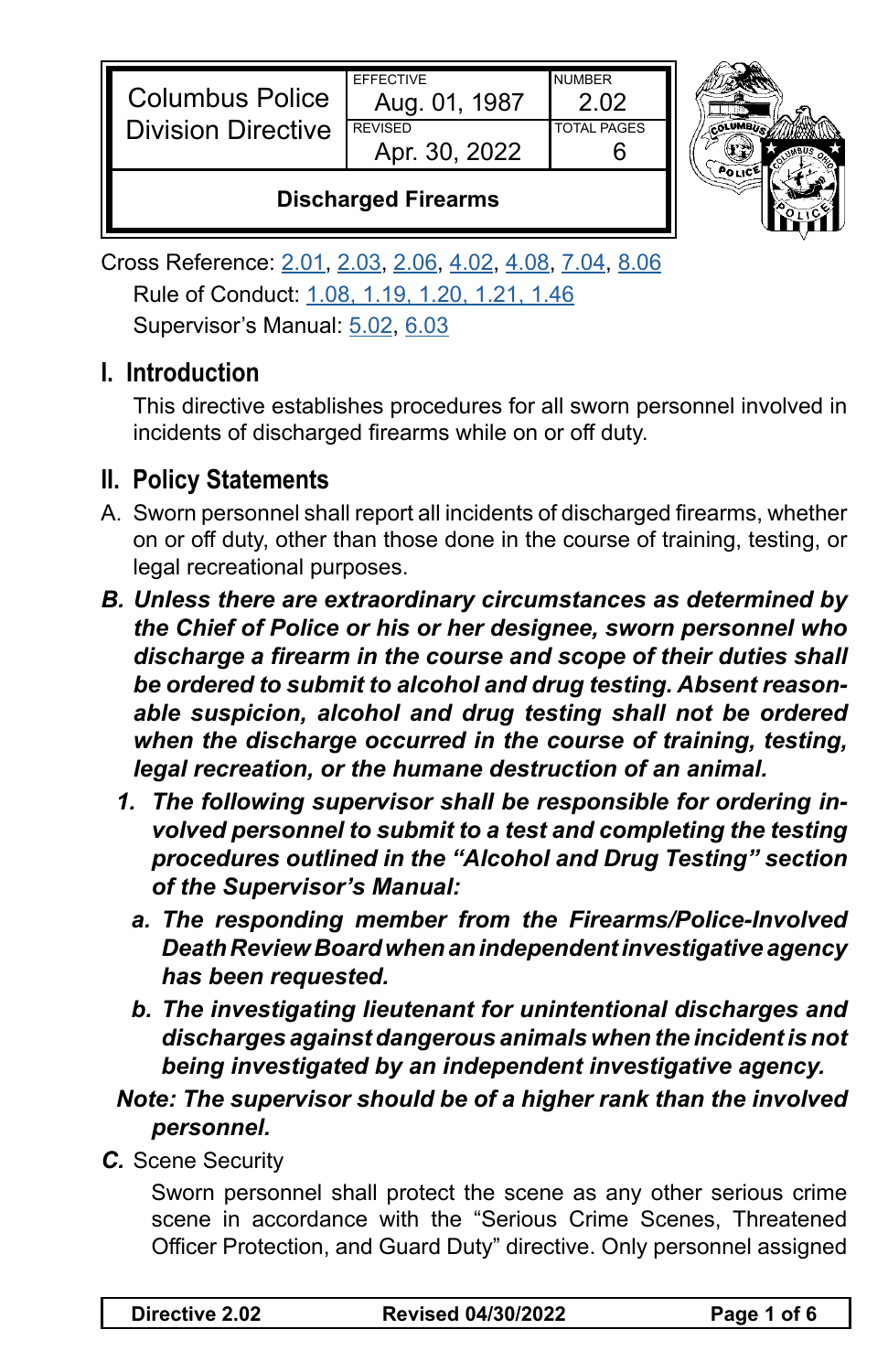to investigate a police-involved shooting shall be permitted within the protected area of the shooting scene. The exception will be the Chairperson or the responding member of the Firearms/Police-Involved Death Review Board or his or her designee, who shall be shown the scene at the first reasonable opportunity.

- *D.* The Chief of Police *or designee* will request that an independent agency conduct a criminal investigation when Division personnel or Columbus Division of Fire (CFD) personnel duly authorized to carry a firearm are involved in any of the following incidents:
	- 1. The intentional discharge of a firearm that is directed at a person.
	- 2. Any discharge of a firearm that results in injury to anyone other than the individual discharging the firearm.
	- 3. The unintentional discharge of a firearm by sworn personnel or CFD Fire Investigator(s) that does not strike any person when the discharge occurred during a confrontation with a suspect and could be reasonably construed as being directed at the suspect.
	- 4. Any use of force resulting in the death of a human or injuries likely to cause the death of a human.
	- 5. The death of or life-threatening injury to a person while being taken into custody, while in custody, or while being detained.
	- 6. The use or attempted use of a stopping tactic, or a police-involved vehicular pursuit, which results in a fatality or injuries likely to cause death.
- E. A member of the Firearms/Police-Involved Death Review Board shall respond to any police action resulting in death or *when* an independent *investigative* agency has been requested.
- F. For incidents involving serious physical harm or death outside the City of Columbus, the law enforcement agency in whose jurisdiction the incident occurred shall conduct the criminal investigation and their individual policies shall dictate any subsequent review unless other arrangements are made between the other jurisdiction and an independent agency at the time of the incident.
- *G.* The Internal Affairs Bureau may be directed to open a concurrent administrative investigation of incidents involving the discharge of a firearm resulting in the injury or death of a human. Any statements or evidence obtained as a result of an order to comply with questioning during an administrative investigation shall not be shared with or used in any criminal investigation or proceeding involving the personnel ordered to answer questions.
- *H.* When a firearm is unintentionally discharged on a Division of Police firing range and there are no resulting injuries, Ordnance Unit personnel shall determine the appropriate course of action.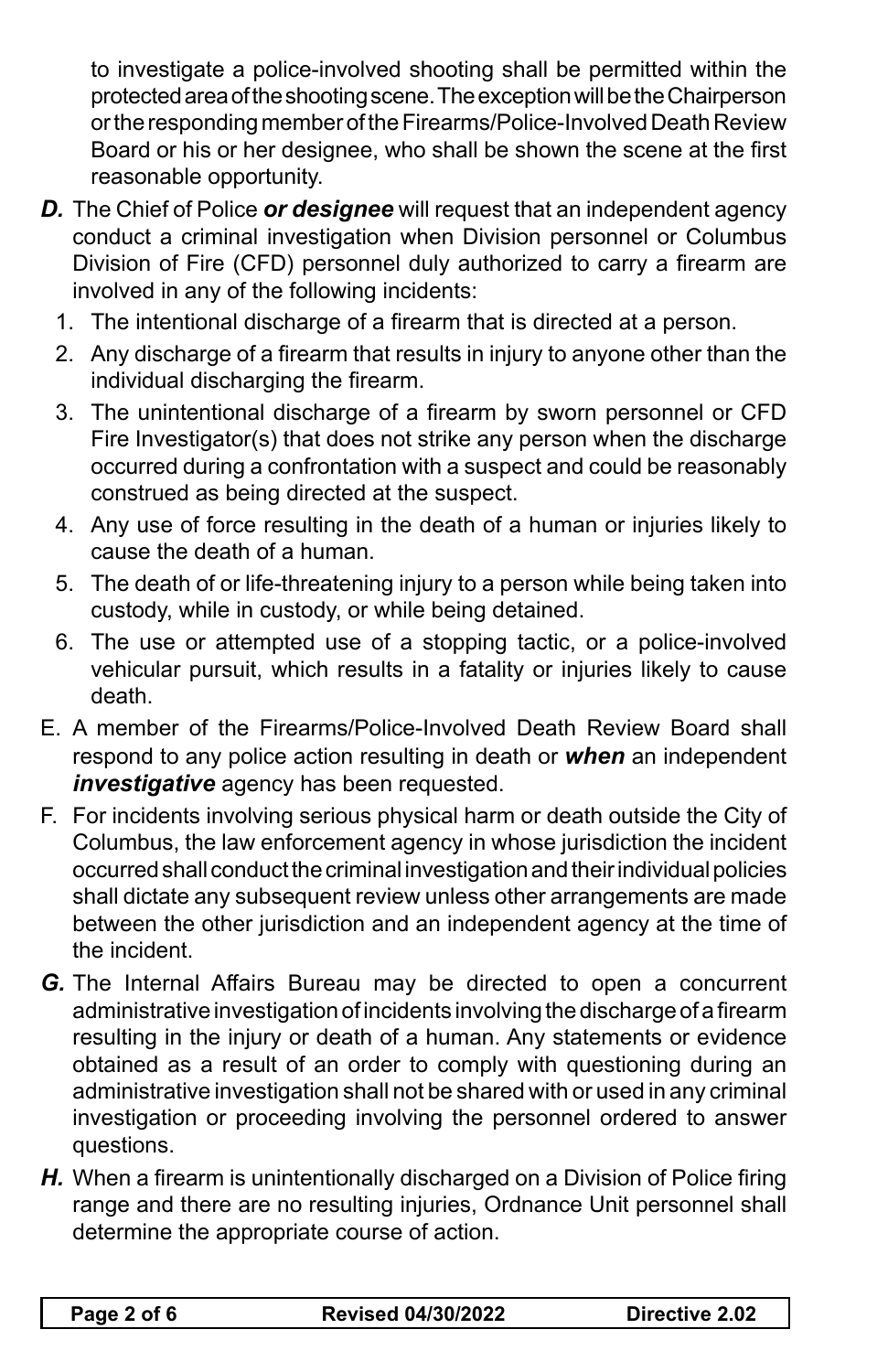- *I.* Use of Firearm Against Dangerous Animals
	- 1. Sworn personnel being threatened or attacked by a dangerous animal should attempt to use trained techniques and/or intermediate weapons before using a firearm to protect themselves or another person. If these attempts fail to halt the animal's attack, and when left with no alternative other than to use a firearm, sworn personnel should determine whether the backstop is able to control and contain any projectiles that may not find their intended mark or that may ricochet. Consider the presence of individuals and their actions relative to the proximity of the dangerous animal. Grassy and/or dirt areas are the preferred location for a backstop.
	- 2. Sworn personnel shall not fire or deploy a weapon at a dangerous animal unless the animal poses an imminent threat to personnel or others, use of the weapon is reasonable, and the risk to human life is minimized.
	- 3. Sworn personnel shall not use a firearm to prevent or disrupt an animal attacking another animal.
	- Note: Pets are deemed to be property, and a firearm is not to be used to protect property.

## **III. Procedures**

A. Discharged Firearm Resulting in No Injury/Death

1. Involved Personnel

Immediately cause Communications personnel to be notified.

- 2. Communications Personnel
	- a. Dispatch personnel to render assistance and/or to secure the scene as necessary.
	- b. Make notification as required by the Emergency Notification Guide.
- B. Discharged Firearm for the Humane Destruction of a Seriously Injured Animal
	- 1. Patrol Sergeant
		- a. Complete the Discharged Firearm Report, form S-70.100.
		- Note: For firearm discharges by supervisors, another patrol supervisor shall review and sign.
		- (1) Email the form to DischargedFirearms@columbuspolice.org by the end of the tour of duty. This serves as notification of the incident.
		- (2) Route a copy through the chain of command to the involved personnel's commander.
		- b. Forward the investigation through the chain of command to the Firearms/ Police-Involved Death Review Board Chairperson.
	- 2. Commander

Forward the Discharged Firearm Report to the Firearms Review Board Chairperson.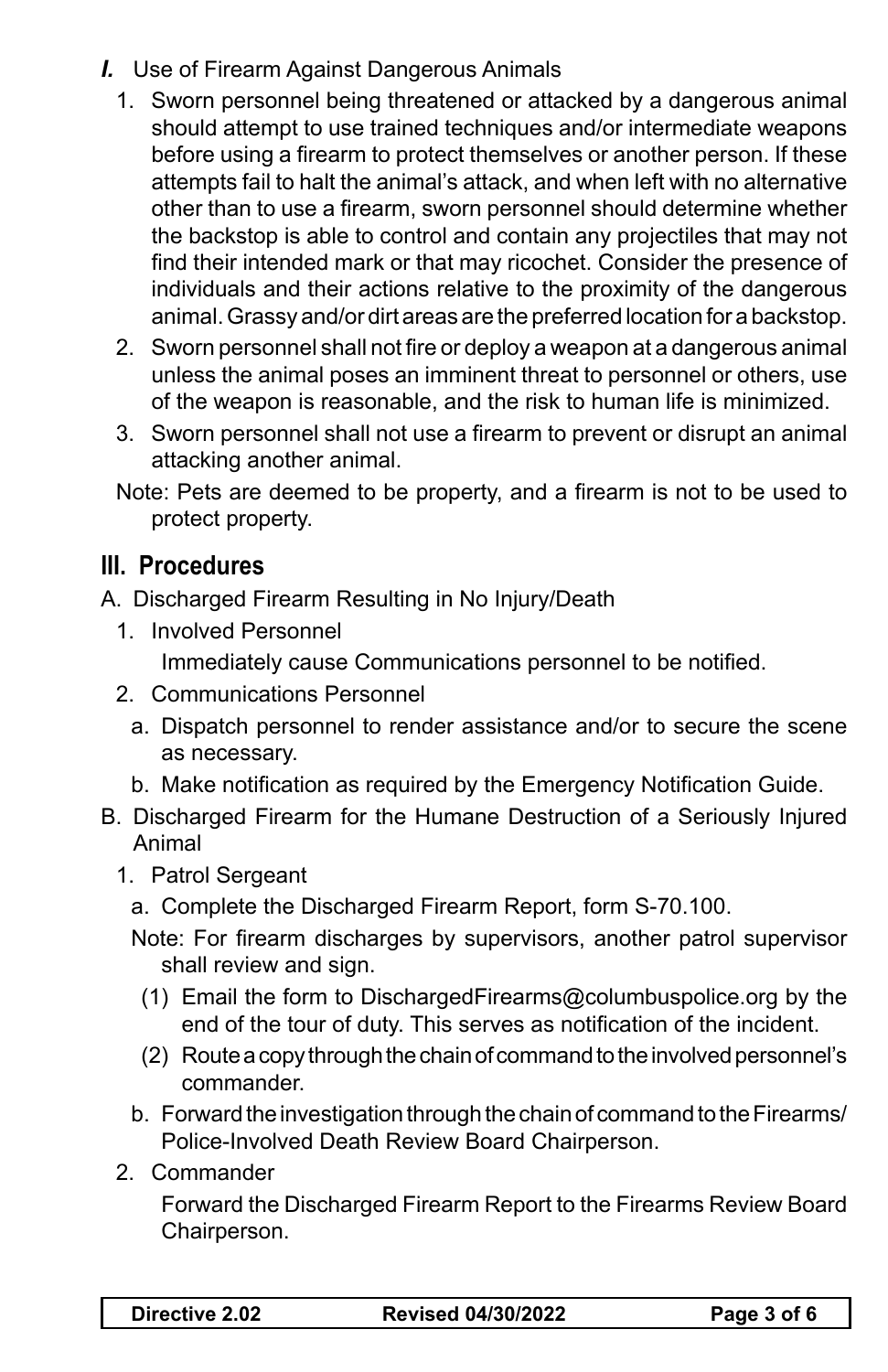- C. Discharged Firearm Against a Dangerous Animal, Unintentional Discharge by Sworn Personnel Resulting in a Non-life Threatening Injury to Themselves, or Unintentional Discharges Not Investigated by an Independent Agency.
	- 1. Investigating Lieutenant
	- Note: The lieutenant in the chain of command of the involved personnel shall investigate the firearm discharge. If the chain of command lieutenant is not on duty, a lieutenant from the involved bureau or a patrol zone lieutenant shall conduct the investigation.
		- a. Complete an administrative investigation.
		- b. Complete the Discharged Firearm Report.
		- (1) Email the form to DischargedFirearms@columbuspolice.org by the end of the tour of duty. This shall serve as notification of the incident.
		- (2) Include a copy in each investigative packet.
		- c. Forward the original investigative packet and three copies through the chain of command to the Firearms/Police-Involved Death Review Board Chairperson.
	- Note: The purpose of routing the investigative packet through the involved personnel's chain of command is to review the investigation for completeness. No recommendations should be made by the investigating supervisor or the chain of command until the incident has been reviewed by the Firearms/Police-Involved Death Review Board.
- D. Discharged Firearm Resulting in Human Injury/Death
	- 1. Involved Personnel
		- a. Notify Communications personnel;
		- b. Summon Emergency Medical Services (EMS) and ensure that the dispatcher acknowledges the request; and
		- c. Render medical aid consistent with training and available equipment as soon as it is safe to do so.
	- 2. Communications Personnel
		- a. Dispatch personnel to render assistance and/or to secure the scene as necessary.
		- b. Acknowledge the request for EMS and notify CFD.
		- c. Make notification as required by the Emergency Notification Guide.
	- *3. Assault/Homicide Section Supervisor*
		- *a. Ensure notification is made to the independent investigative agency and function as the liaison between the agency and the Division.*
		- *b. Complete the required administrative paperwork (for example, the Use of Force Report and Data Processing Worksheet,form U-10.164) and forward it as outlined in the Assault/Homicide Section SOP.*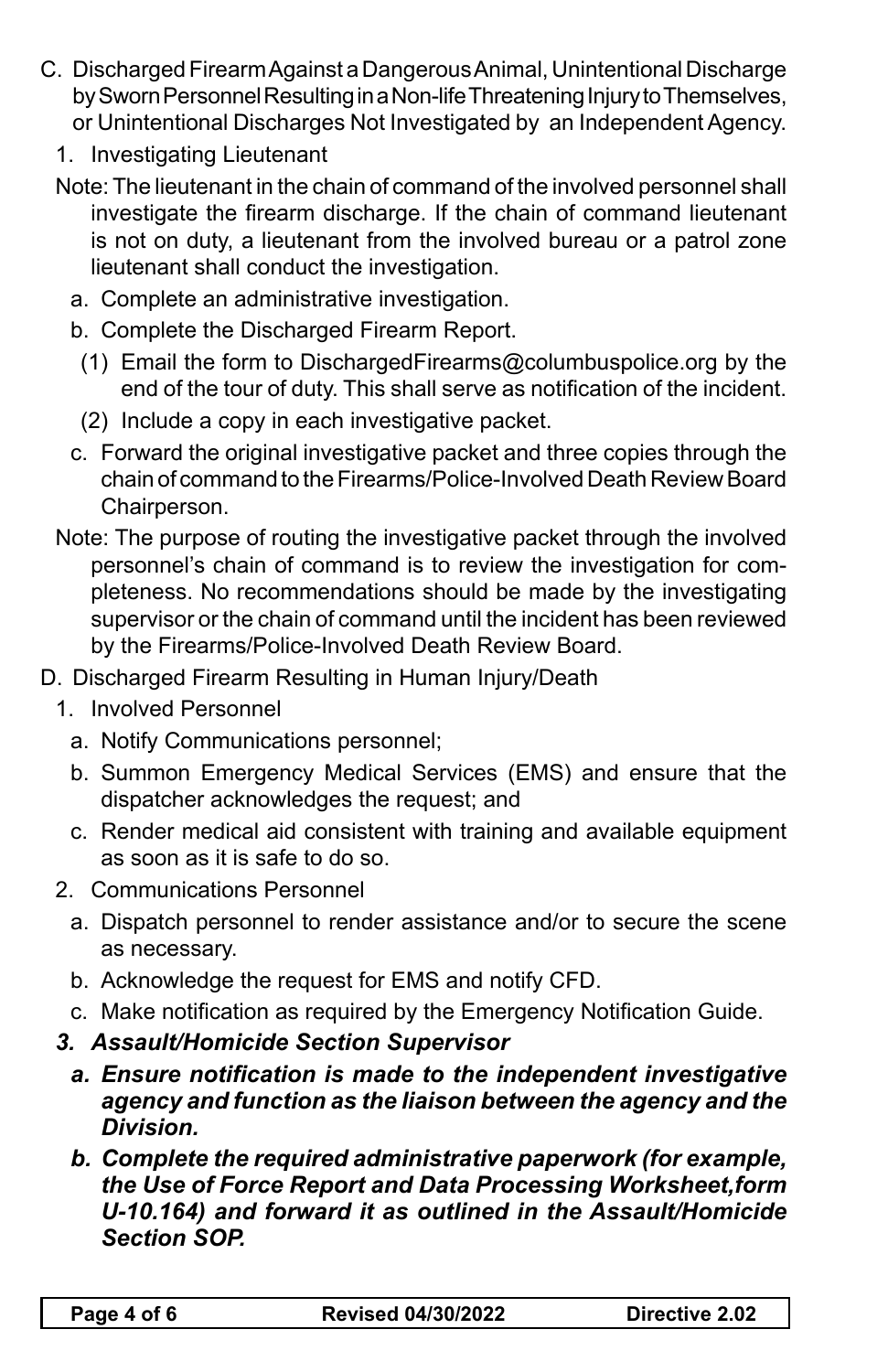- *4.* Officer Support Team
	- Provide the involved personnel with any assistance, information, or other support as needed or requested.
	- Note: Officer Support Team members are subject to being subpoenaed to attend legal proceedings and testify to what they are told by the involved personnel. Officer Support Team members are cautioned not to discuss the incident.
- 5. Internal Affairs Bureau
	- a. Conduct a concurrent administrative investigation when directed.
	- Note: Personnel who are the focus of a criminal investigation may invoke their constitutional rights. This does not apply if the investigation is strictly administrative in nature.
	- b. Forward a copy of the completed investigation to the involved personnel's deputy chief.
- E. Post Investigation Review
	- 1. Firearms/Police-Involved Death Review Board
		- a. Review all information concerning the incident.
		- b. Determine whether the discharge of the firearm was within Division policy. Render a finding in accordance with the Firearms/Police-Involved Death Review Board SOP.
		- c. Prepare and forward a summary of the findings together with the original investigative packet to the recording secretary, who will the forward the documentation through the involved personnel's chain of command to the commander or *1st Assistant Chief*.
		- Note: If there is a dissenting opinion between the Firearms/Police-Involved Death Review Board members, the dissenting member will include a letter of finding with the investigative packet and the majority finding and route it to the recording secretary, who will then forward the documentation through the involved personnel's chain of command to the Chief of Police.
	- 2. Chain of Command
		- a. Review the investigative packet.
		- b. Render a finding of one of the following:
			- (1) Intentional and in violation of policy
			- (2) Intentional and not in violation of policy
			- (3) Unintentional and in violation of policy
			- (4) Unintentional and not in violation of policy
		- c. When appropriate, make recommendations regarding necessary corrective action.